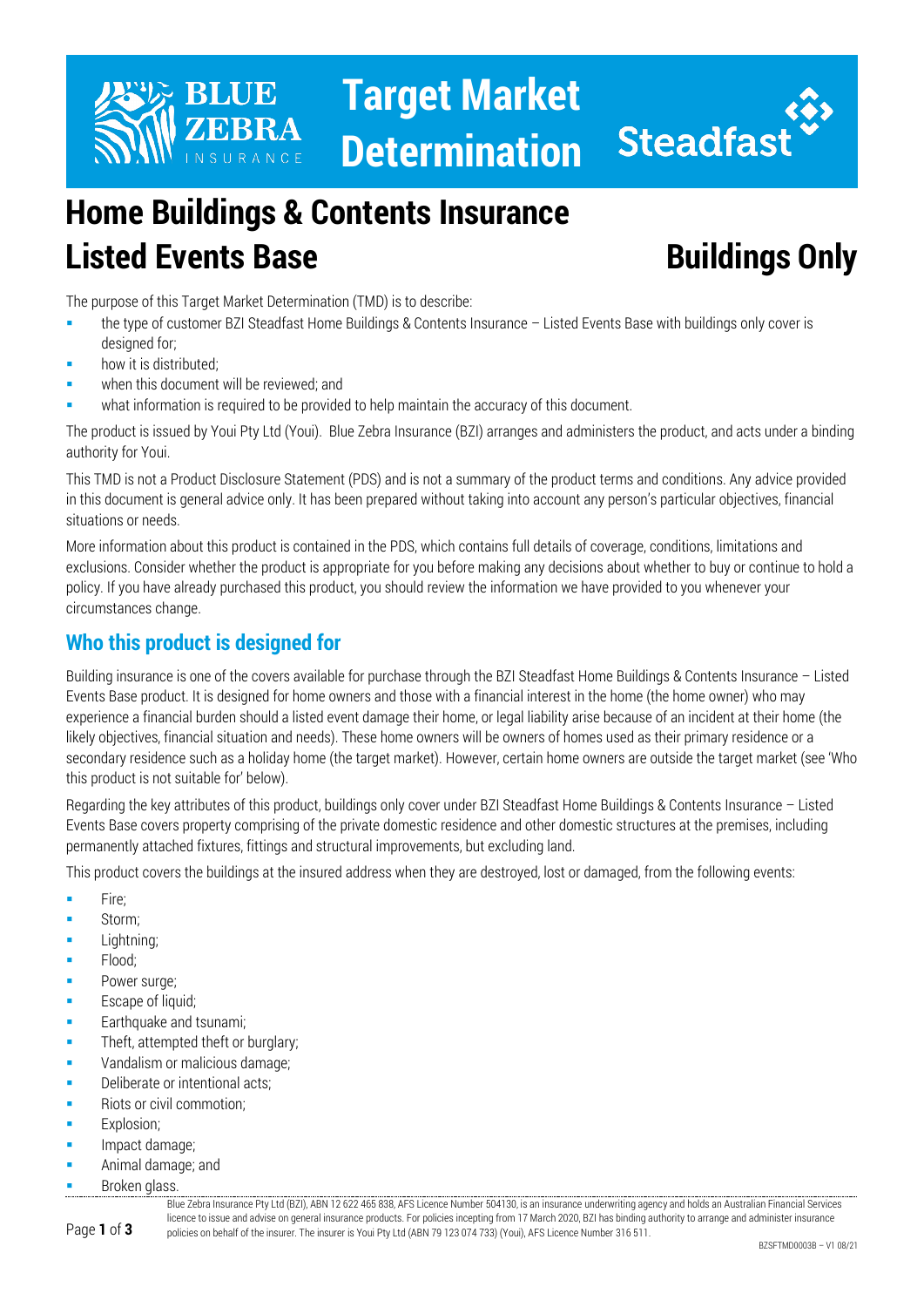



In addition to repairing or replacing the buildings when they are damaged, the product will also provide for additional benefits that cover things such as temporary accommodation, removal of debris and locating the source of escaped liquid.

The product also provides some additional covers for situations such as when the home owner's keys have been lost or stolen, or for electric motor burnout of certain building items.

Another key attribute of buildings only cover under the BZI Steadfast Home Buildings & Contents Insurance – Listed Events Base product is cover for legal liability. This provides protection to the home owner if they become liable to pay for the death of or injury to unrelated people, or damage to their property, for incidents at the home. For example, a visitor to the home trips on a rough surface, breaking their arm and holds the home owner liable for their loss of income and some out of pocket expenses while they recover.

All the above key attributes make BZI Steadfast Home Buildings & Contents Insurance – Listed Events Base with buildings only cover likely to be consistent with the likely objectives, financial situation and needs of the target market because it provides cover for certain events that may result in significant damage to the customer's home, and provides coverage for the typical types of domestic structures that customers expect to be considered part of the insured property. The product also provides coverage for legal liability arising because of incidents at the home.

## **Who this product is not suitable for**

This product is not suitable for home owners whose buildings are:

- **Primarily rented out, on either a long term or short term basis;**
- poorly maintained and not in an occupiable, liveable condition;
- part of a strata title;
- used as a hotel, motel or bed and breakfast accommodation.

## **Distribution conditions**

BZI Steadfast Home Buildings & Contents Insurance – Listed Events Base can only be purchased through a Steadfast broker authorised by BZI. BZI has contractual arrangements with Steadfast brokers (including their Authorised Representatives) who are appropriately licensed to sell their products, and as part of their licensing these brokers have adequate training to provide this product to their customers. BZI has a range of supervision and monitoring procedures, and provides training and support regarding the process to follow for getting quotes for this product and administering the policies once purchased.

When completing a quote, the BZI processes include a number of questions that enable the collection of information that help to determine if the applicant is within the target market for this product, if we will insure them and their buildings, and for what premium and excess. The customer should always answer these questions accurately and check with their intermediary if they are not sure what a question means.

These conditions make it likely that BZI Steadfast Home Buildings & Contents Insurance – Listed Events Base will only be distributed to consumers within the target market for this product because the brokers have knowledge of the policy terms and conditions, and processes are designed to identify instances where a policy is not suitable for the applicant.

## **Reporting**

BZI (as distributor of this product and Youi's agent) collects information and prepares reports regarding sales activity, performance, claims data and complaints on a quarterly basis (at least) and provides this to Youi.

All brokers who have been authorised by BZI to sell and administer this product must report the following information to BZI, who will incorporate it within their reporting requirements to Youi:

| <b>Reportable information</b>                                  | <b>Reported by</b> | <b>Frequency</b>                               |
|----------------------------------------------------------------|--------------------|------------------------------------------------|
| Complaints data including the number and nature of any         | -BZI               | Quarterly (within 10 business days of the end  |
| complaints (where these have not already been raised with BZI) | <b>Brokers</b>     | of quarter)                                    |
| Any occasions where this product has been sold contrary to     | <b>BZI</b>         | As soon as practicable after becoming aware of |
| the TMD                                                        | <b>Brokers</b>     | the matter, and no later than 10 business days |